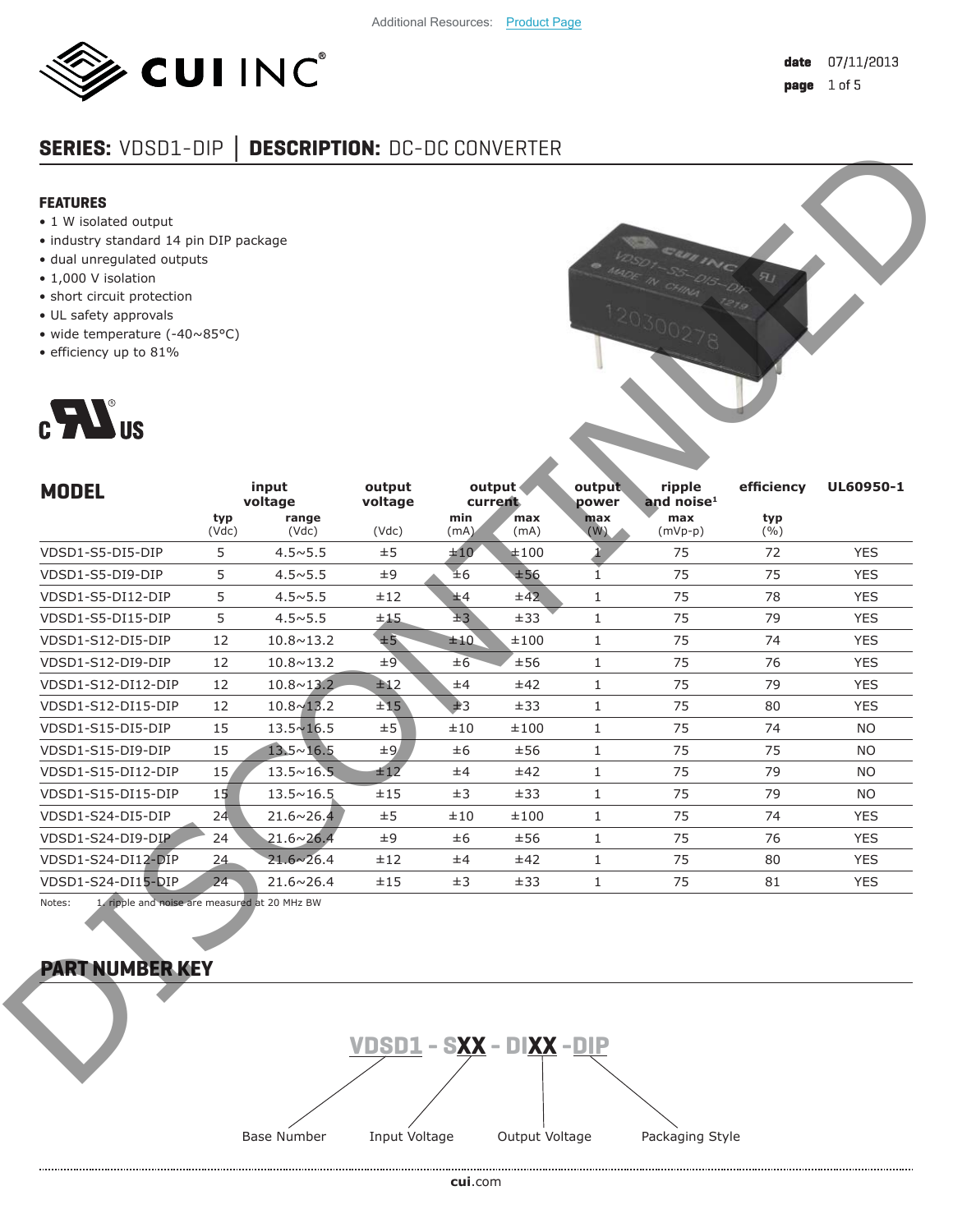### **INPUT**

| parameter                     |                                                                     |             |         |                |               |
|-------------------------------|---------------------------------------------------------------------|-------------|---------|----------------|---------------|
|                               | conditions/description                                              | min         | typ     | max            | units         |
|                               | 5 V model<br>12 V model                                             | 4.5<br>10.8 | 5<br>12 | 5.5<br>13.2    | Vdc<br>Vdc    |
| operating input voltage       | 15 V model                                                          | 13.5        | 15      | $16.5^{\circ}$ | Vdc           |
|                               | 24 V model                                                          | 21.6        | 24      | 26.4           | Vdc           |
| <b>OUTPUT</b>                 |                                                                     |             |         |                |               |
| parameter                     | conditions/description                                              | min         | typ     | max            | units         |
| line regulation               | for Vin change of 1%                                                |             |         | 1.2            | $\frac{0}{0}$ |
| load regulation               | measured from 10% load to full load                                 |             |         | 15             | $\frac{0}{0}$ |
| voltage accuracy              | see derating curves                                                 |             |         |                |               |
| switching frequency           | 100% load, input voltage range                                      | 80          | 100     | 200            | kHz           |
| temperature coefficient       |                                                                     |             | ±0.03   |                | $\%$ /°C      |
| <b>PROTECTIONS</b>            |                                                                     |             |         |                |               |
| parameter                     | conditions/description                                              | min         | typ     | max            | units         |
| short circuit protection      |                                                                     |             |         | 1              | s             |
| <b>SAFETY AND COMPLIANCE</b>  |                                                                     |             |         |                |               |
| parameter                     | conditions/description                                              | min         | typ     | max            | units         |
| isolation voltage             | for 1 minute at 1 mA max.                                           | 1,000       |         |                | Vdc           |
| isolation resistance          | at 500 Vdc                                                          | 1,000       |         |                | $M\Omega$     |
| safety approvals <sup>1</sup> | UL 60950-1 (E222736)                                                |             |         |                |               |
| <b>MTBF</b>                   |                                                                     | 3,500,000   |         |                | hours         |
| RoHS compliant                | yes                                                                 |             |         |                |               |
| burn-in                       | full load at +85°C, for 4 hours at no-load and 4 hours at full load |             |         |                |               |
| <b>ENVIRONMENTAL</b>          |                                                                     |             |         |                |               |
| parameter                     | conditions/description                                              | min         | typ     | max            | units         |
| operating temperature         |                                                                     | $-40$       |         | 85             | $^{\circ}$ C  |
| storage temperature           |                                                                     | $-55$       |         | 125            | $^{\circ}$ C  |
| storage humidity              | non-condensing                                                      |             |         | 95             | $\frac{0}{0}$ |
|                               |                                                                     |             | 15      | 25             | $^{\circ}$ C  |
| temperature rise              | at full load                                                        |             |         |                |               |

| parameter                     | conditions/description                                              | min       | typ | max | units      |
|-------------------------------|---------------------------------------------------------------------|-----------|-----|-----|------------|
| isolation voltage             | for 1 minute at 1 mA max.                                           | 1,000     |     |     | <b>Vdc</b> |
| isolation resistance          | at 500 Vdc                                                          | 1,000     |     |     | MΩ         |
| safety approvals <sup>1</sup> | UL 60950-1 (E222736)                                                |           |     |     |            |
| <b>MTBF</b>                   |                                                                     | 3,500,000 |     |     | hours      |
| RoHS compliant                | yes                                                                 |           |     |     |            |
| burn-in                       | full load at +85°C, for 4 hours at no-load and 4 hours at full load |           |     |     |            |

# **ENVIRONMENTAL**

| parameter             | conditions/description          | min   | typ | max | units         |
|-----------------------|---------------------------------|-------|-----|-----|---------------|
| operating temperature |                                 | $-40$ |     | 85  | $\circ$       |
| storage temperature   |                                 | -55   |     | 125 | $\circ$       |
| storage humidity      | non-condensing                  |       |     | 95  | $\frac{0}{0}$ |
| temperature rise      | at full load                    |       |     | 25  | $\circ$       |
| lead temperature      | 1.5 mm from case for 10 seconds |       |     | 300 | $\circ$       |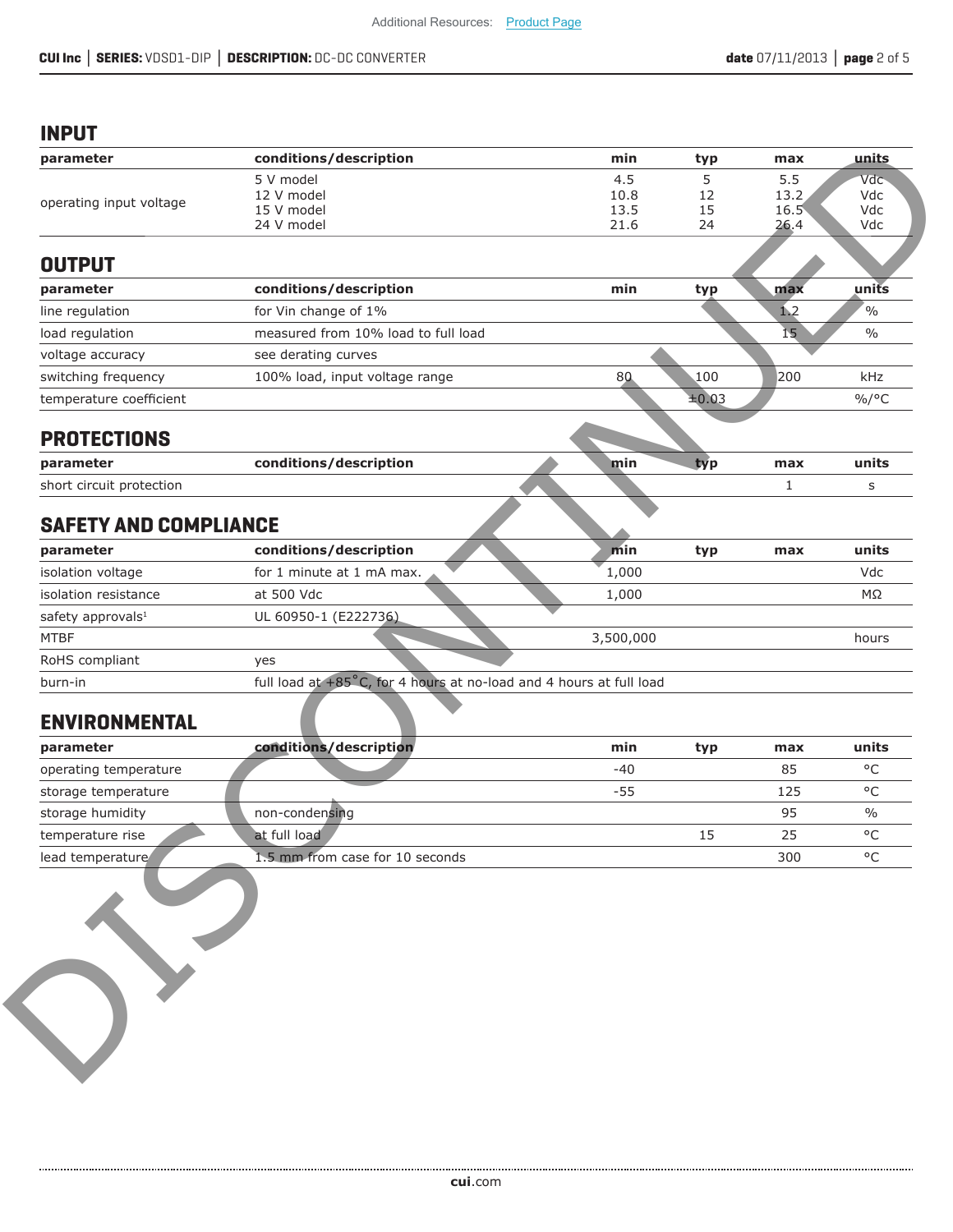### **DERATING CURVES**

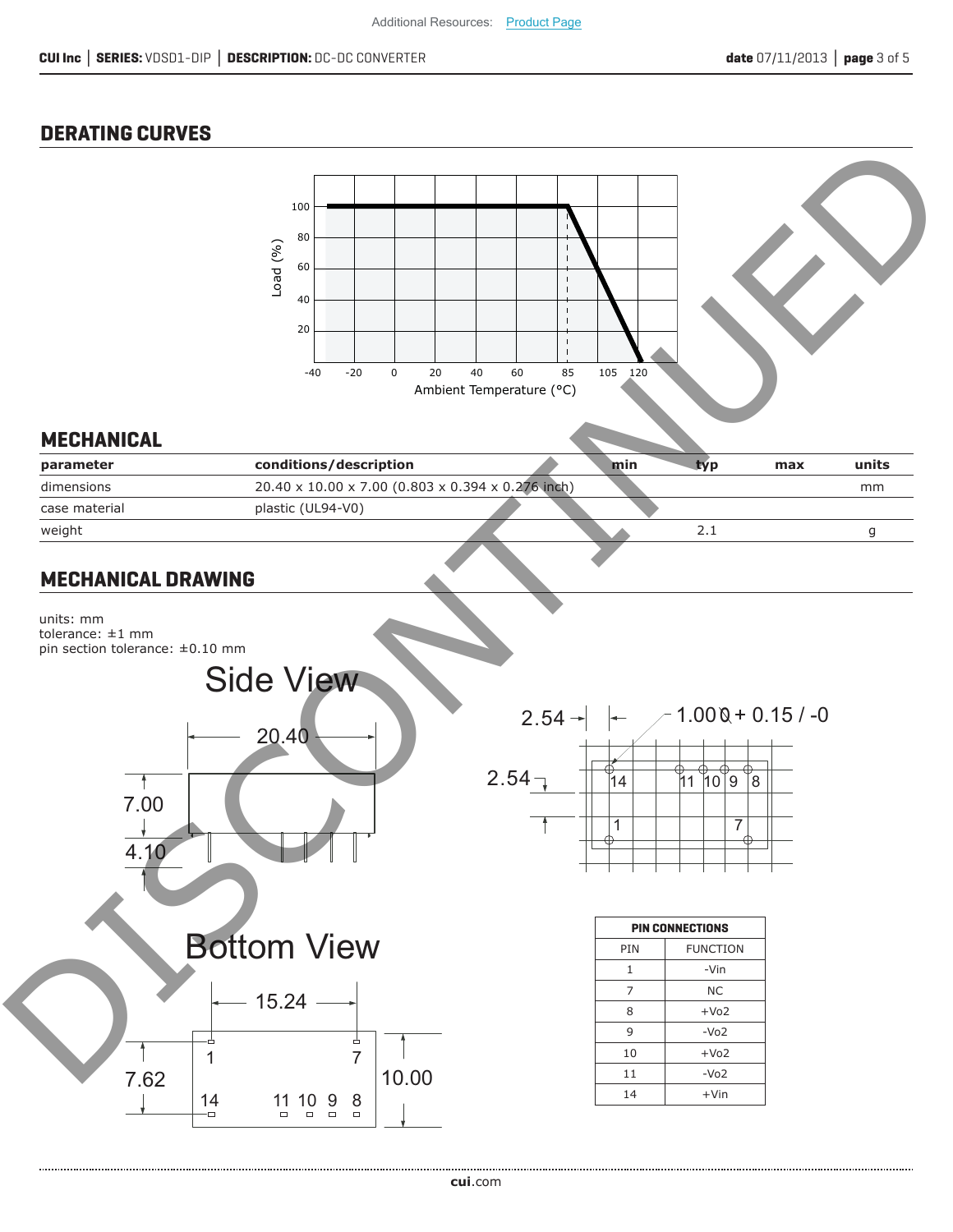### **APPLICATION NOTES**

#### 1. **Input fi ltering**

| Input Voltage | External Input<br>Capacitance |
|---------------|-------------------------------|
| 5 V           | 4.7 $\mu$ F                   |
| 12 V          | $2.2 \mu F$                   |
| 15 V          | $2.2 \mu F$                   |
| 24 V          | $1.0 \mu F$                   |



#### 2. Output filtering

|          |                                                    |                |                                                                                                                                                                                              | Table 1. If additional filtering is required, the capacitance may be increased, or expanded to an LC network as shown in Figure 1.                                                                                                                                           |
|----------|----------------------------------------------------|----------------|----------------------------------------------------------------------------------------------------------------------------------------------------------------------------------------------|------------------------------------------------------------------------------------------------------------------------------------------------------------------------------------------------------------------------------------------------------------------------------|
|          |                                                    | Input Voltage  | External Input<br>Capacitance                                                                                                                                                                |                                                                                                                                                                                                                                                                              |
|          |                                                    | 5 V            | $4.7 \mu F$                                                                                                                                                                                  | +Vout1                                                                                                                                                                                                                                                                       |
|          | <b>Table 1</b>                                     | 12 V           | $2.2 \mu F$                                                                                                                                                                                  | $+V$ in $\bigcirc$<br>$\circ$ -Vout1<br><b>DC</b><br>DCl                                                                                                                                                                                                                     |
|          |                                                    | 15 V           | $2.2 \mu F$                                                                                                                                                                                  | +Vout2<br>$-Vin$                                                                                                                                                                                                                                                             |
|          |                                                    | 24 V           | $1.0 \mu F$                                                                                                                                                                                  | -Vout2<br>Figure 1                                                                                                                                                                                                                                                           |
| 2.       | <b>Output filtering</b>                            |                | ditional filtering, but should not exeed 10µF or expanded to an LC network as in Figure 1.                                                                                                   | An output capacitor is needed to meet output ripple requirements as shown in Table 2. Output capacitance may be increased for ad-<br>$\circ$ +Vout1                                                                                                                          |
|          |                                                    | Output Voltage | External Input<br>Capacitance                                                                                                                                                                | $+V$ in $\odot$<br><b>REG</b><br>$\circ$ -Vout1<br>DC<br>DC<br>$\circ$ +Vout2<br>-Vin $\circ$                                                                                                                                                                                |
|          |                                                    | 5 V            | $10 \mu F$                                                                                                                                                                                   | $\circ$ -Vout2                                                                                                                                                                                                                                                               |
|          | Table 2                                            | 9 V            | $4.7 \mu F$                                                                                                                                                                                  |                                                                                                                                                                                                                                                                              |
|          |                                                    | 12 V           | $2.2 \mu F$                                                                                                                                                                                  | $\sim$ +Vout1<br>REG                                                                                                                                                                                                                                                         |
|          |                                                    | 15 V           | $1.0 \mu F$                                                                                                                                                                                  | $+$ Vin $\circ$<br>$\sim$ -Vout1<br><b>DCIDC</b><br>$-$ O +Vout2                                                                                                                                                                                                             |
|          |                                                    | 24 V           | $0.47$ pF                                                                                                                                                                                    | <b>REG</b><br>-Vin $\circ$                                                                                                                                                                                                                                                   |
|          |                                                    |                |                                                                                                                                                                                              | -O -Vout2<br><b>Figure 2</b>                                                                                                                                                                                                                                                 |
| 3.<br>4. | <b>Minimum loading</b><br>Regulation               |                | mediate damages but may reduce reliability, and cause performance not to meet specifications.<br>age. If regulated output is needed, an external regulator can be used as shown in Figure 2. | The converter needs a minimum of 10% loading to maintain output regulation. Operation under no-load conditions will not cause im-<br>With a semi-regulated design, the converter's output voltage varies with load current and will change proportionally to the input volt- |
| 5.       | <b>Protection</b><br>protect against over-loading. |                |                                                                                                                                                                                              | The converter has minimal protection against input over-voltage or output over-load, and may be permanently damaged if exposed to<br>these conditions. An input clamping device can be used for input voltage limiting. An input fuse or an output fuse can also be used to  |
| 6.       | Dual outputs used as a single output<br>used.      |                |                                                                                                                                                                                              | The +Vout and -Vout can be used to obtain a single output that is the sum of the two outputs. In this case, the COM pin shouldn't be                                                                                                                                         |

#### 4. **Regulation**

#### 5. **Protection**

#### 6. **Dual outputs used as a single output**

#### 7. **External Regulator**

Note: All specifications measured at 25°C, humidity <75%, nominal input voltage, and full load unless otherwise noted.